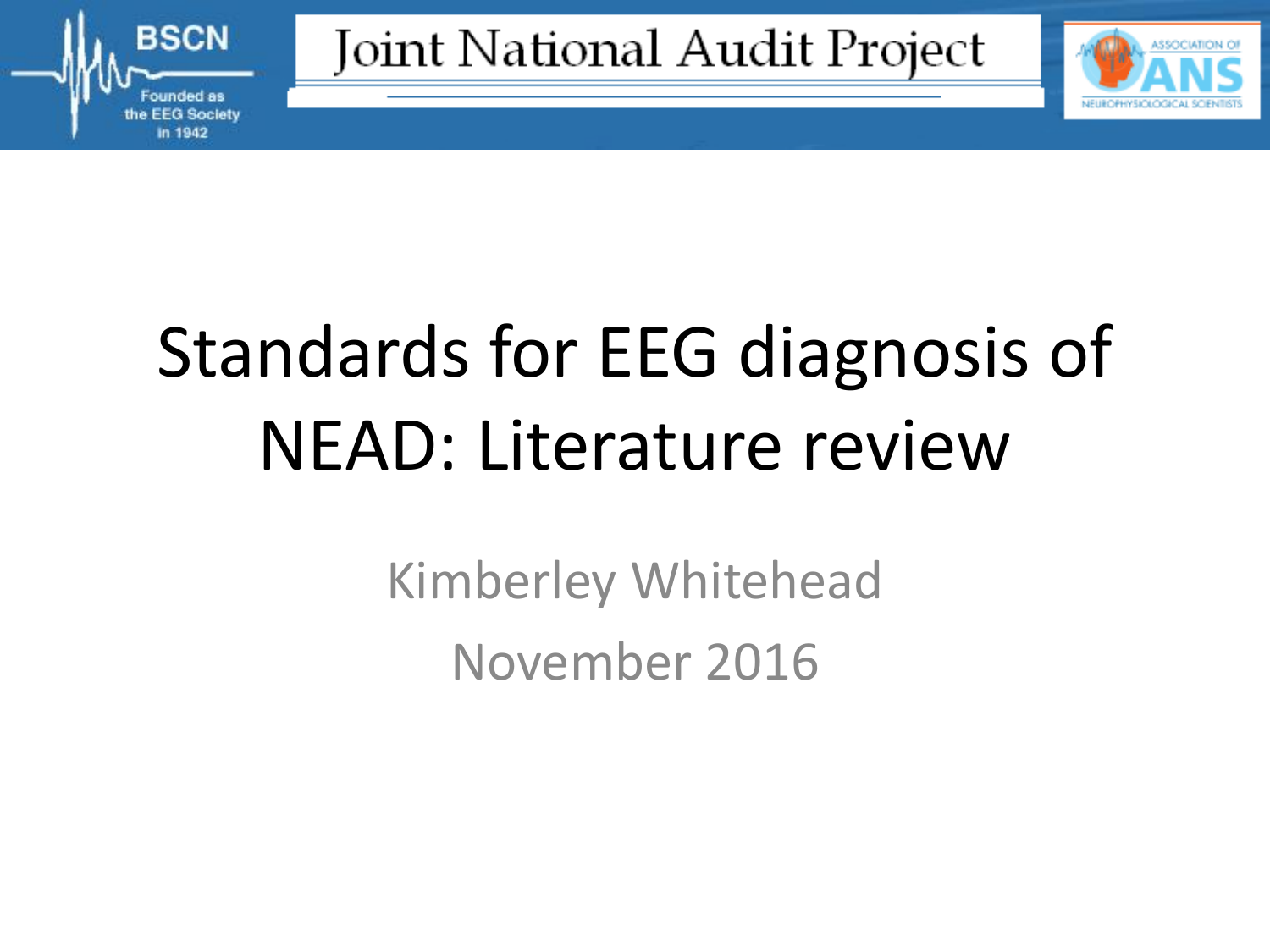### Overview of literature review

- EEG appointment
- Activation techniques
- Suggestion
- Testing during NEAs
- Factual report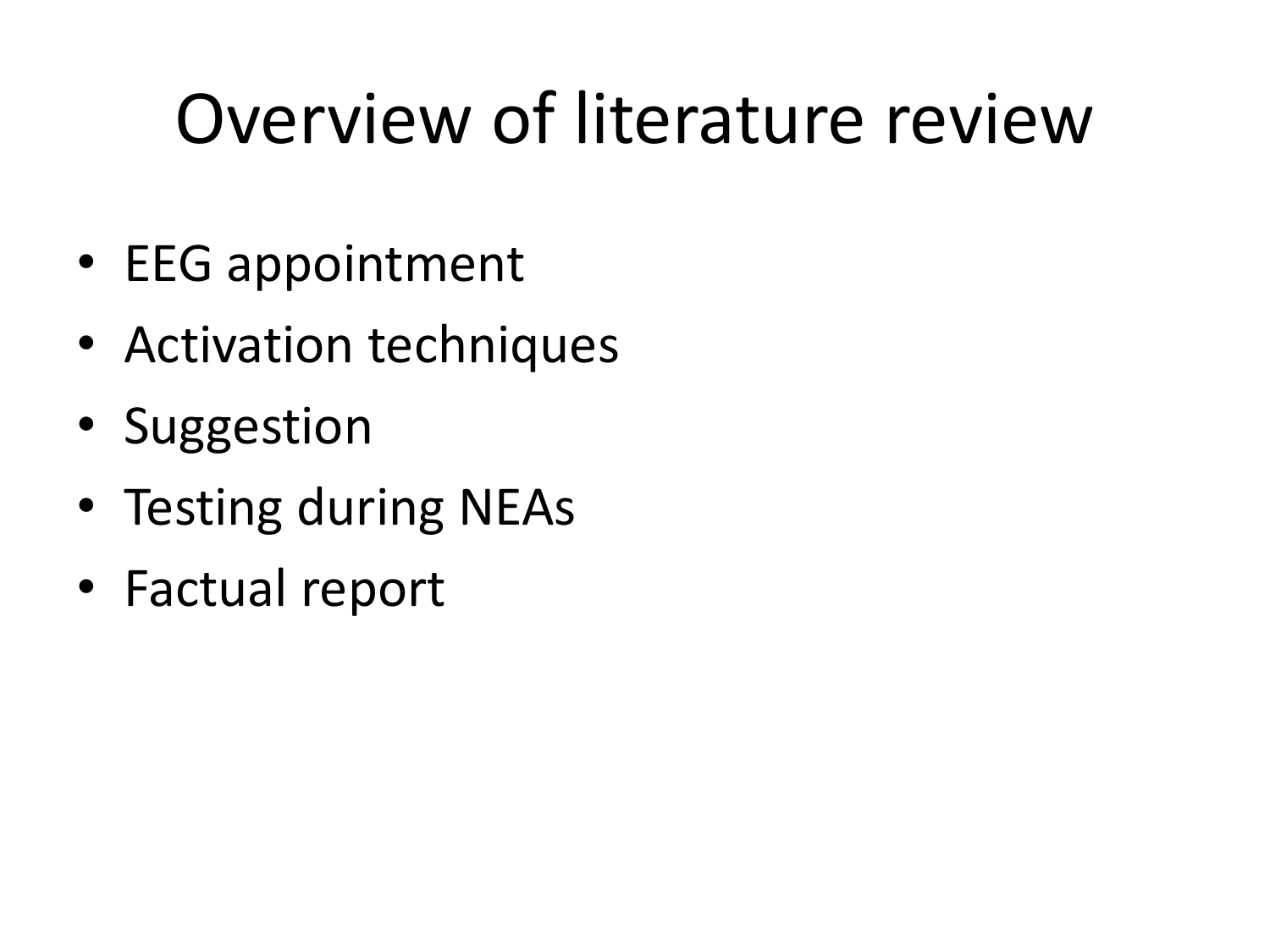# EEG appointment

- > 20 min (ACNS), 40-60 min (McGonigal; Luther)
- Slightly improved yield if length increased from 1-2 to 4 hours but no benefit increasing to 6 hours (Chayasirisobhon)
- Bring an eyewitness (McGonigal)
- During long-term monitoring, 79% had an attack with 'others' in attendance (Leis)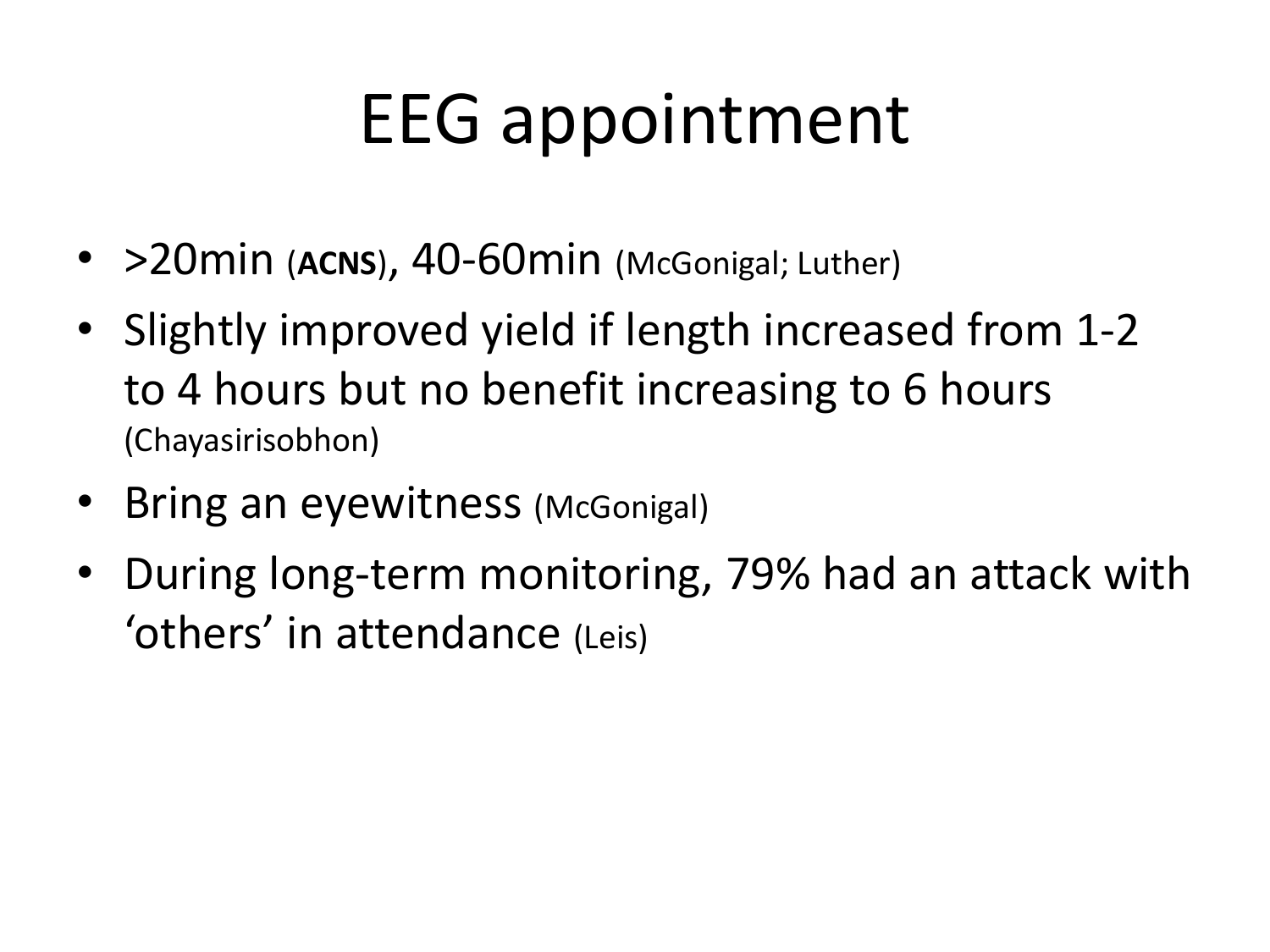#### Activation

- HV & PS 'should be performed' **(ACNS 2016)**
- HV & PS done (Ribai) or not done (Luther; Benbadis) if spontaneous NEA
- Latency to NEA: <4 min in 94% attacks (Benbadis) - <5 min in 74% of attacks (Ribai); suggested 10 min wait (Lancman; Walczak)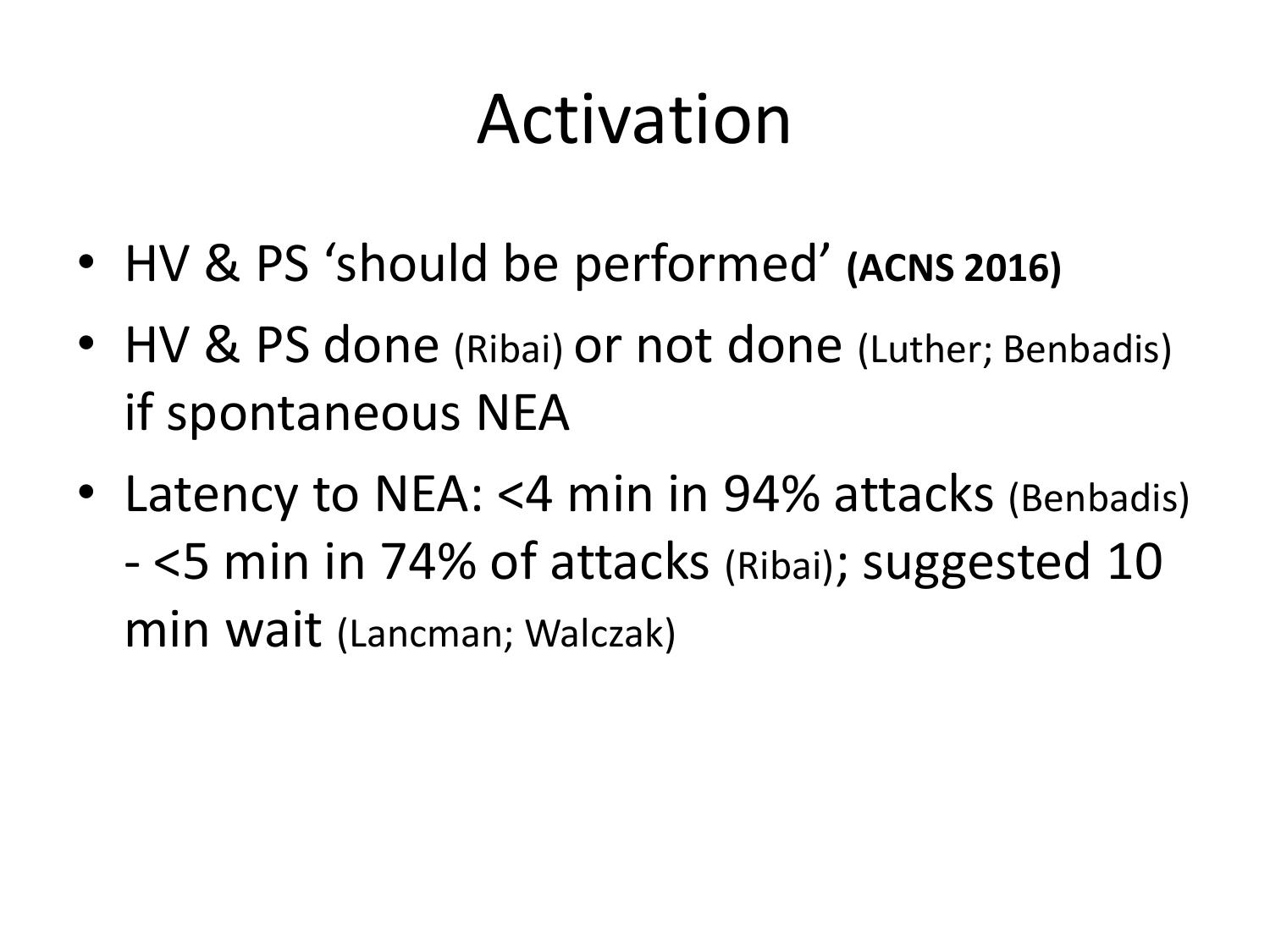# Should suggestion be used?

- Suggestion 'may be used' **(NICE 137; ILAE) ;** 'has a limited role and may lead to false-positive results' (NICE 137). Non-habitual attacks in 3-13% patients (Popkirov); in ~6% of patients non-habitual *psychogenic* symptoms
- Suggestion is 'preferable' **(Scottish Seizure Guidelines)** with pointers towards its efficacy (McGonigal)
- Yield 64-69% if NEAD suspected (Popkirov)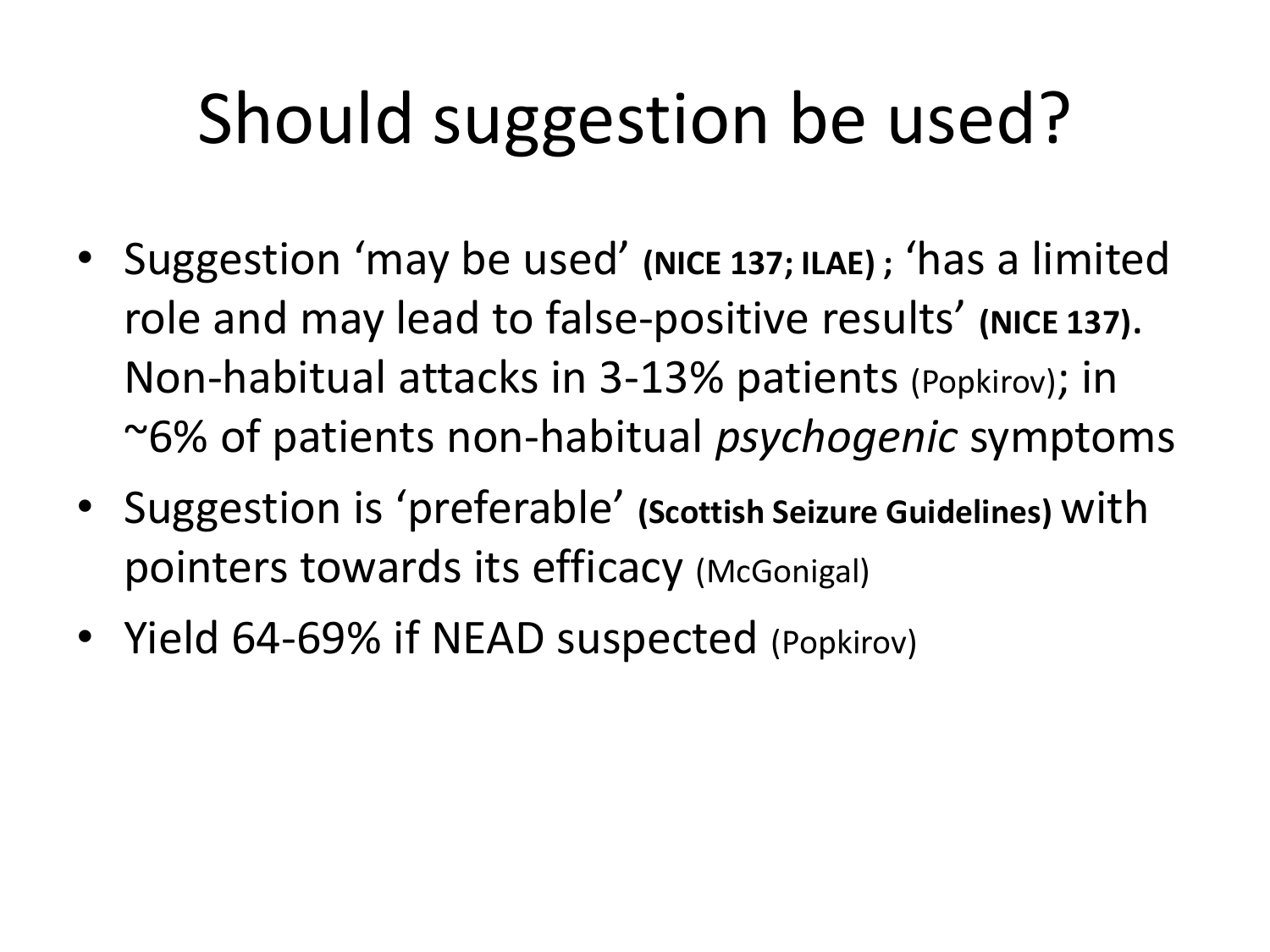# Suggestion: protocol

- Need to capture attack (McGonigal; Cohen; Dericioglu; Luther)  $\rightarrow$  comprehensive patient info (Hoepner; Popkirov)
- Patient asked to describe event in detail  $\rightarrow$  reviewed aloud by phys  $\rightarrow$  reinforcement (Benbadis; McGonigal)
- Test sensitivity to suggestion event will *stop* (ILAE; Ribai; Walczak; Dericioglu)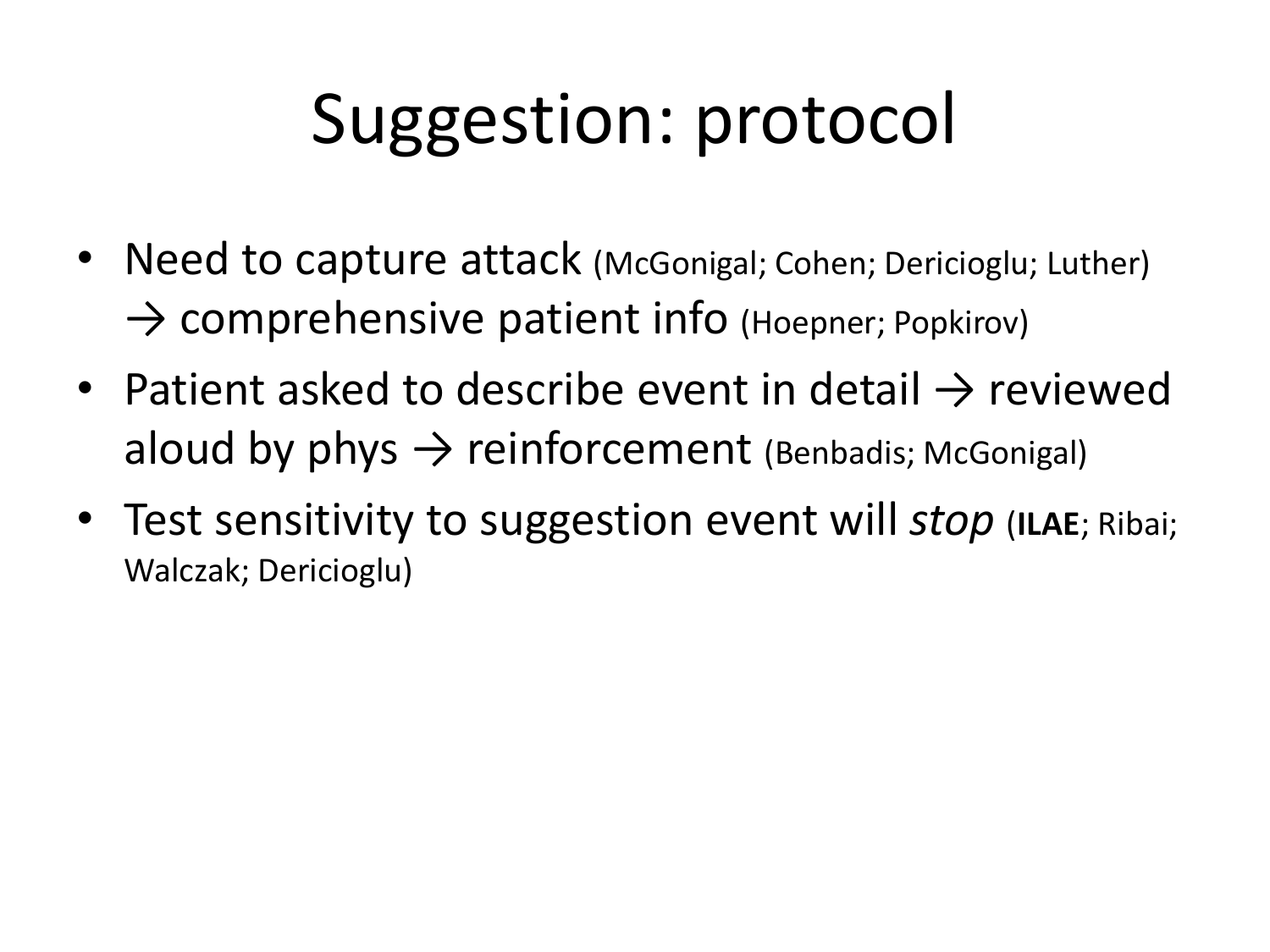### Suggestion: language

- 'will perhaps help in inducing usual spell' (Ribai)
- 'occasionally precipitated seizures in patients with seizure tendencies' (Walczak)
- 'the purpose of the study was to examine them during one of their typical episodes so that the cause and nature of their seizures could be better understood and proper treatment instituted' (Luther)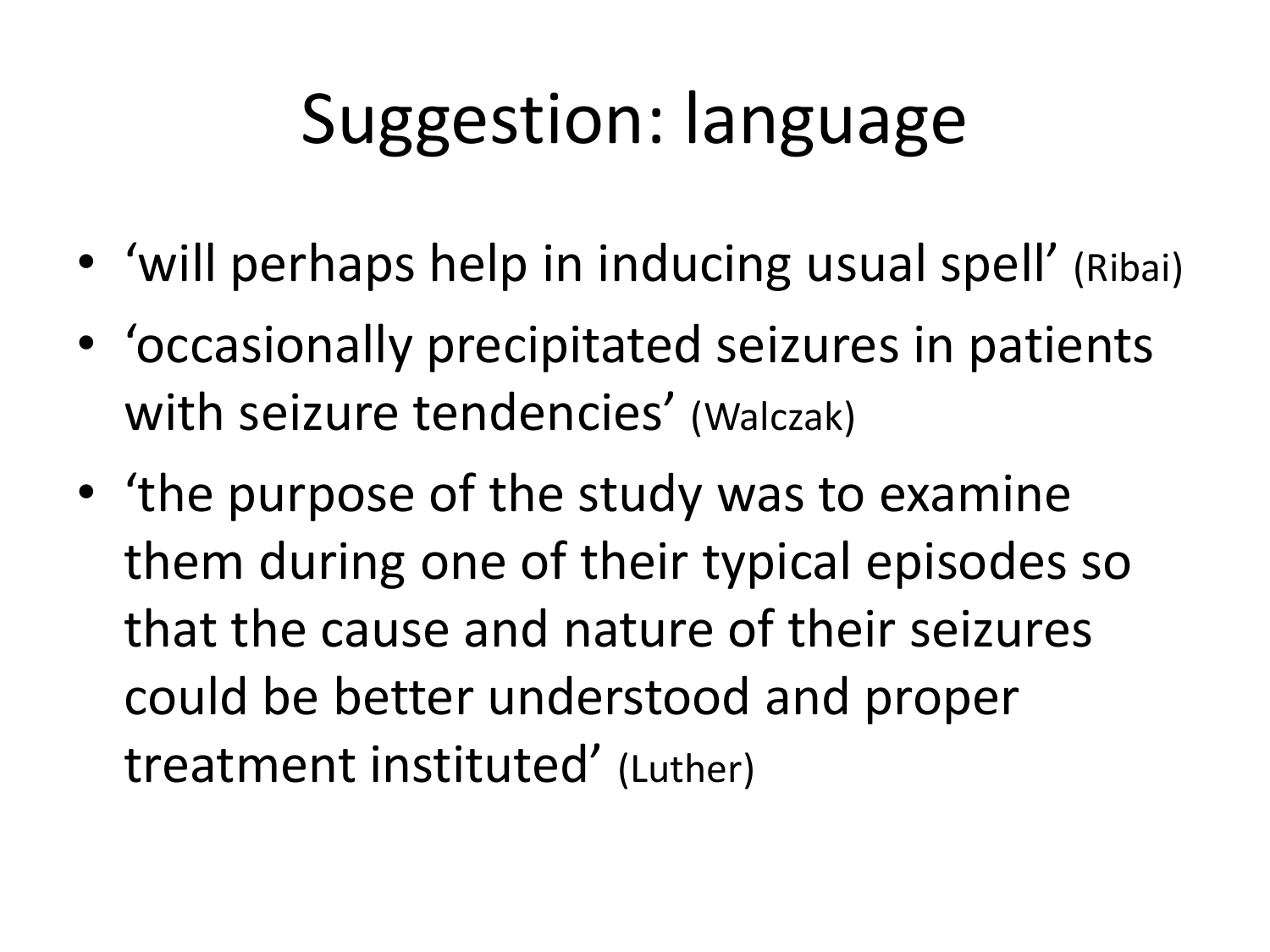# Testing during/after NEAs

- Avoidance testing (**ILAE**; Reuber&Elgar; DeToledo; Luther; Leis), e.g. resistance to eye opening
- Pupillary light reflex (Reuber&Elgar; Dericioglu)
- Awareness (King; Wilkus), e.g. response to command or recall of a colour given

Afterwards...

• Check attack habitual (Devinsky; McGonigal; Niedermeyer; Bazil; Dericioglu; Slater; Ribai)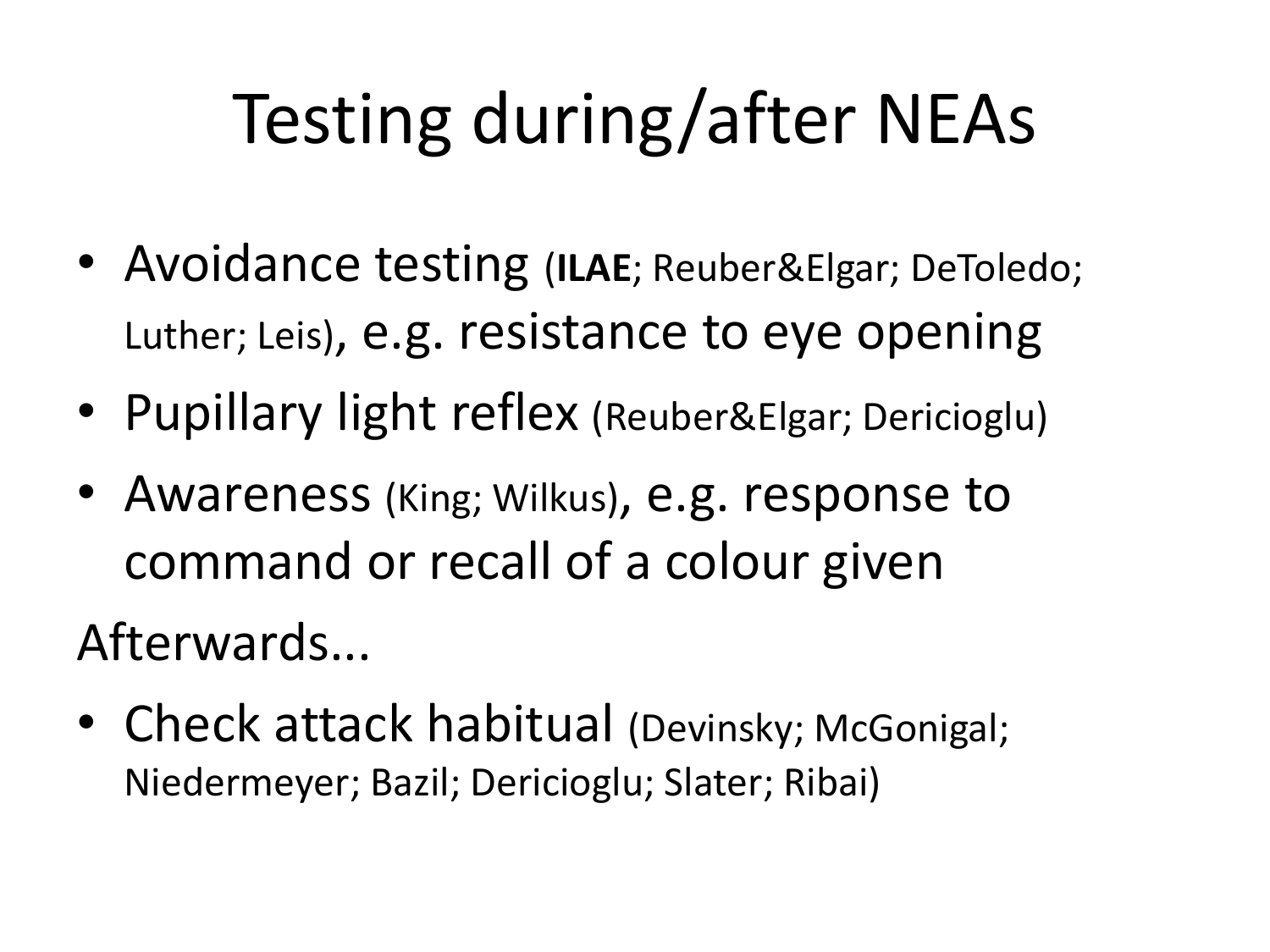#### Factual report

- EEG → 4 levels of NEAD certainty **(ILAE)**
- NEA EEG reviewed using different sensitivities (Wilkus)
- EEG normal *before* and *after* NEA (King; Dericioglu; Slater; Devinsky; Chen; Leis; Luther; Cohen); NEA alpha most useful (Chen; Niedermeyer; King); note sleep phenomena lost (Orbach; Benbadis)
- Semiology → timings (Reuber&Elgar) >2 min (**ILAE**; Lesser), >5 min **(Scottish Seizure Guidelines)** >10 min (Dworetsky)
- Snapshot of EEG to back up (**ACNS 2016**; Benbadis & Tatum)